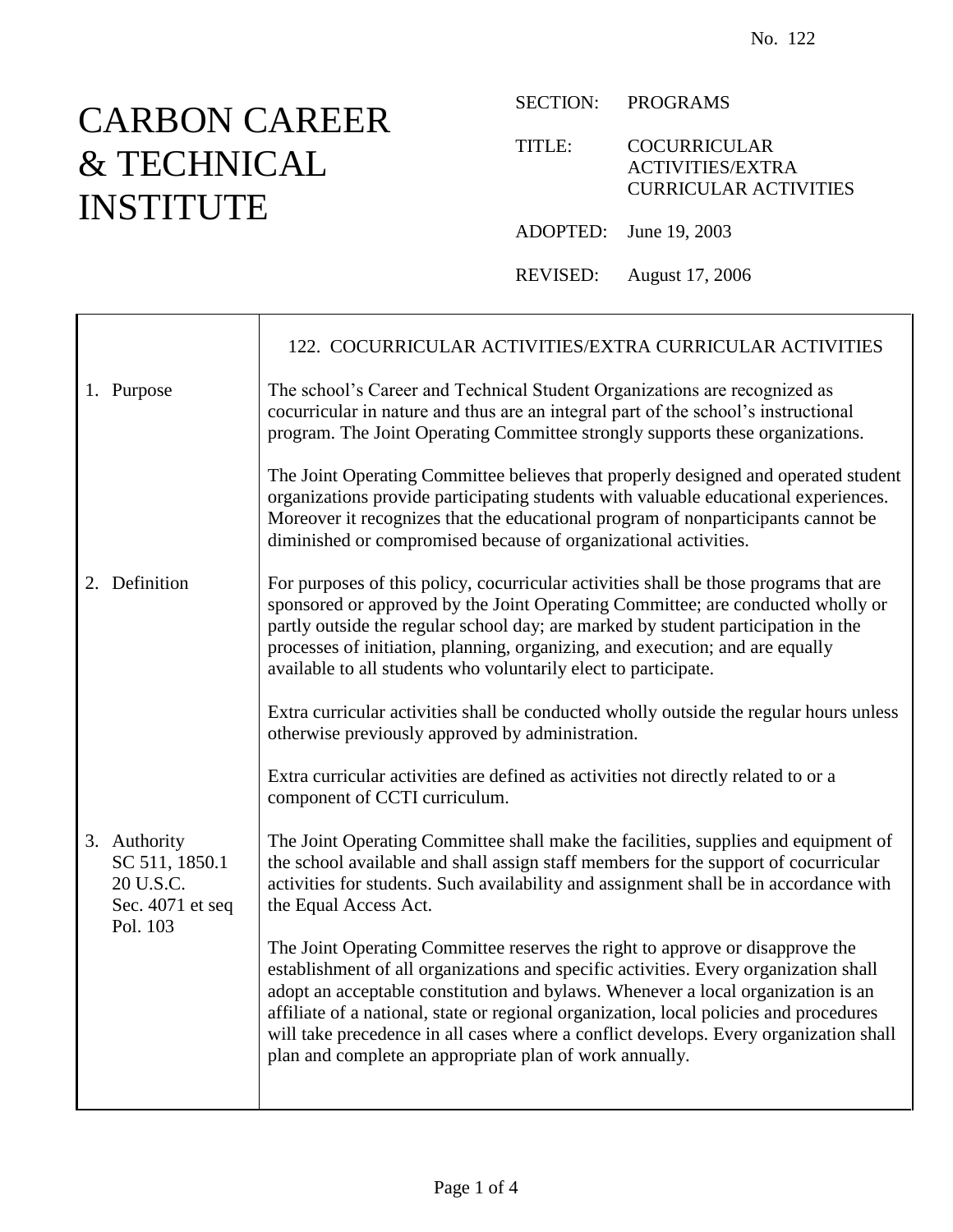## 122. COCURRICULAR ACTIVITIES/EXTRA CURRICULAR ACTIVITIES - Pg. 2

|                                    | The cost of operating approved student organizations shall be a shared<br>responsibility. The Joint Operating Committee will provide the following:                                                                                                                          |
|------------------------------------|------------------------------------------------------------------------------------------------------------------------------------------------------------------------------------------------------------------------------------------------------------------------------|
|                                    | Stipends for advisors per the negotiated contract.<br>1.                                                                                                                                                                                                                     |
|                                    | 2. Pay for needed substitutes.                                                                                                                                                                                                                                               |
|                                    | 3. Budgeted funds for approved leadership and other programs.                                                                                                                                                                                                                |
|                                    | Expenses as allowed by the school travel policy for advisors and/or instructors<br>4.<br>who supervise students participating in state or national conferences, subject to<br>the Administrative Director's evaluation of the level and quality of student<br>participation. |
|                                    | 5. The Joint Operating Committee will provide one half $(\frac{1}{2})$ of the total expense up<br>to \$3000 for student organizations to compete in state and national competitions.                                                                                         |
|                                    | Student organizations are responsible to provide funds through membership fees and<br>approved fundraising activities, in order to offset the costs associated with state and<br>national competencies.                                                                      |
|                                    | <b>Off-Campus Activities</b>                                                                                                                                                                                                                                                 |
| Pol. 218                           | This policy shall also apply to student conduct that occurs off school property and<br>would violate the Code of Student Conduct if:                                                                                                                                         |
|                                    | 1. There is a connection between the proximity or timing of the conduct in relation<br>to the student's attendance at school or school-sponsored activities.                                                                                                                 |
|                                    | The student is a member of a cocurricular activity and has been notified that<br>2.<br>particular off-campus conduct could result in exclusion from such activities.                                                                                                         |
|                                    | 3. Student expression or conduct materially and substantially disrupts the<br>operations of the school, or the administration reasonably anticipates that the<br>expression or conduct is likely to materially and substantially disrupt the<br>operations of the school.    |
|                                    | The conduct has a direct connection to attendance at school or a school-<br>4.<br>sponsored activity, such as an agreement to complete a transaction outside of<br>school that would violate the Code of Student Conduct.                                                    |
|                                    | The conduct involves the theft or vandalism of school property.<br>5.                                                                                                                                                                                                        |
| 4. Delegation of<br>Responsibility | The Administrative Director or designee shall develop and disseminate procedures<br>to implement the cocurricular activities program.                                                                                                                                        |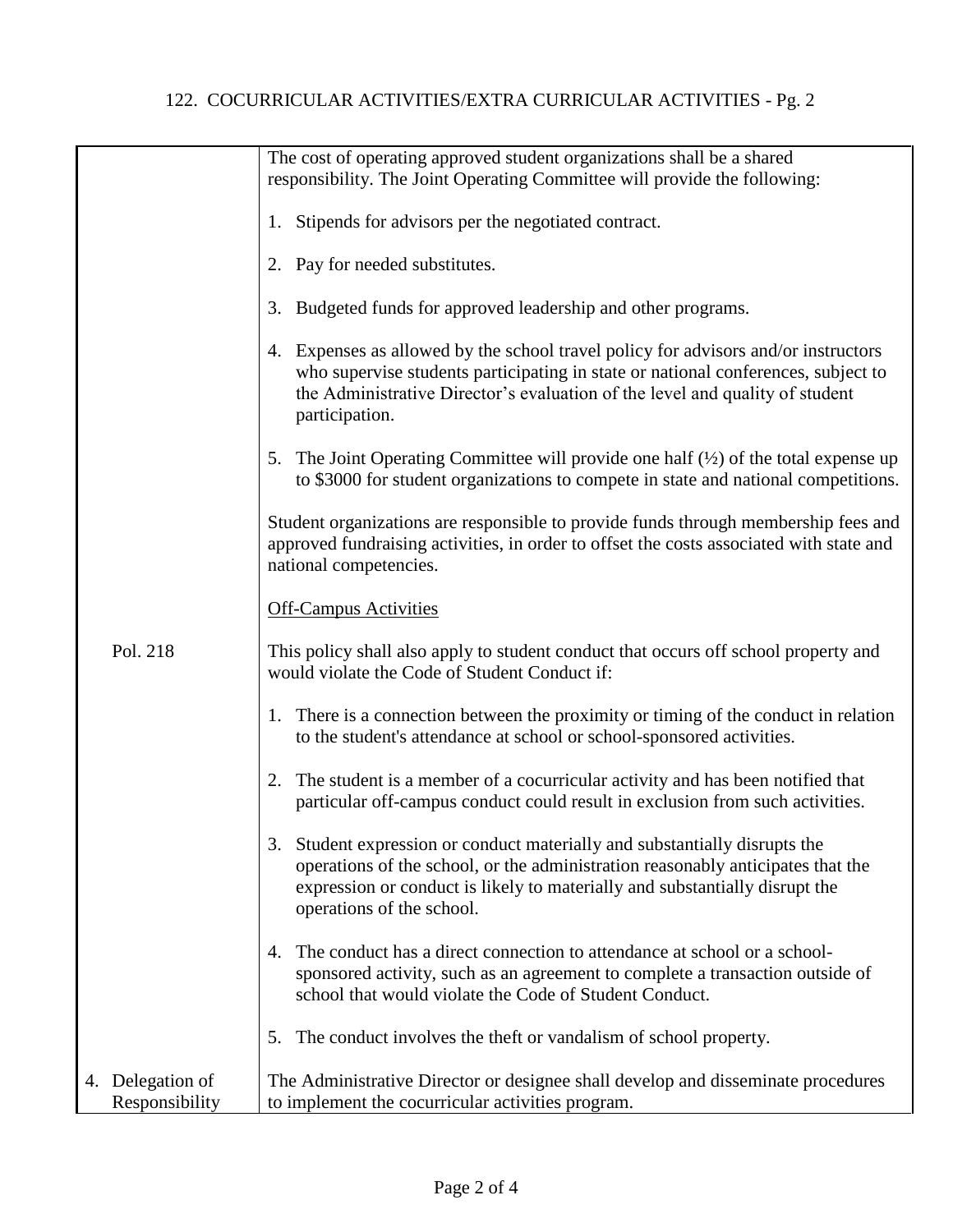## 122. COCURRICULAR ACTIVITIES/EXTRA CURRICULAR ACTIVITIES - Pg. 3

|                               | The administration shall conduct an on-going evaluation of all organizations to<br>ensure full compliance with this policy. The Joint Operating Committee shall be<br>appraised by the administration on a timely basis of any shortcomings.                                                                                                                                                                                                                                                                                                                                                                                                |
|-------------------------------|---------------------------------------------------------------------------------------------------------------------------------------------------------------------------------------------------------------------------------------------------------------------------------------------------------------------------------------------------------------------------------------------------------------------------------------------------------------------------------------------------------------------------------------------------------------------------------------------------------------------------------------------|
| 5. Guidelines                 | Approved student organizations shall include:                                                                                                                                                                                                                                                                                                                                                                                                                                                                                                                                                                                               |
|                               | 1. Distributive Education Clubs of America (DECA) - Students enrolled in<br>Marketing/D.E. and other areas are eligible for membership.                                                                                                                                                                                                                                                                                                                                                                                                                                                                                                     |
|                               | 2. Health Occupations Students of America (HOSA) - Students enrolled in the<br>Health/Medical program are eligible for membership.                                                                                                                                                                                                                                                                                                                                                                                                                                                                                                          |
|                               | 3. Skills USA - VICA - All students are eligible for membership.                                                                                                                                                                                                                                                                                                                                                                                                                                                                                                                                                                            |
|                               | 4. National Vocational Technical Honor Society - Students must be inducted into<br>society upon meeting required guidelines.                                                                                                                                                                                                                                                                                                                                                                                                                                                                                                                |
|                               | <b>Membership Guidelines</b>                                                                                                                                                                                                                                                                                                                                                                                                                                                                                                                                                                                                                |
|                               | All Carbon Career & Technical Institute students are encouraged to participate in a<br>Career & Technical Organization (CTSO) under the following guidelines:                                                                                                                                                                                                                                                                                                                                                                                                                                                                               |
|                               | 1. Dues may or may not be complementary.                                                                                                                                                                                                                                                                                                                                                                                                                                                                                                                                                                                                    |
|                               | Students must attend the regular meetings of the CTSO of which they are a<br>2.<br>member.                                                                                                                                                                                                                                                                                                                                                                                                                                                                                                                                                  |
|                               | 3. Overall attendance and grades shall be a determining factor in a student's<br>involvement in activities and meetings.                                                                                                                                                                                                                                                                                                                                                                                                                                                                                                                    |
|                               | Student involvement in all activities and fundraising shall be guided by existing<br>4.<br>school policy.                                                                                                                                                                                                                                                                                                                                                                                                                                                                                                                                   |
|                               | <b>Equal Access Act</b>                                                                                                                                                                                                                                                                                                                                                                                                                                                                                                                                                                                                                     |
| 20 U.S.C.<br>Sec. 4071 et seq | The school shall provide secondary students the opportunity for noncurriculum<br>related student groups to meet on the school premises during noninstructional time<br>for the purpose of conducting a meeting within the limited open forum on the basis<br>of religious, political, philosophical, or other content of the speech at such meetings.<br>Such meetings must be voluntary, student-initiated, and not sponsored in any way by<br>the school, its agents or employees. Noninstructional time is the time set aside by the<br>school before actual classroom instruction begins or after actual classroom<br>instruction ends. |
|                               |                                                                                                                                                                                                                                                                                                                                                                                                                                                                                                                                                                                                                                             |